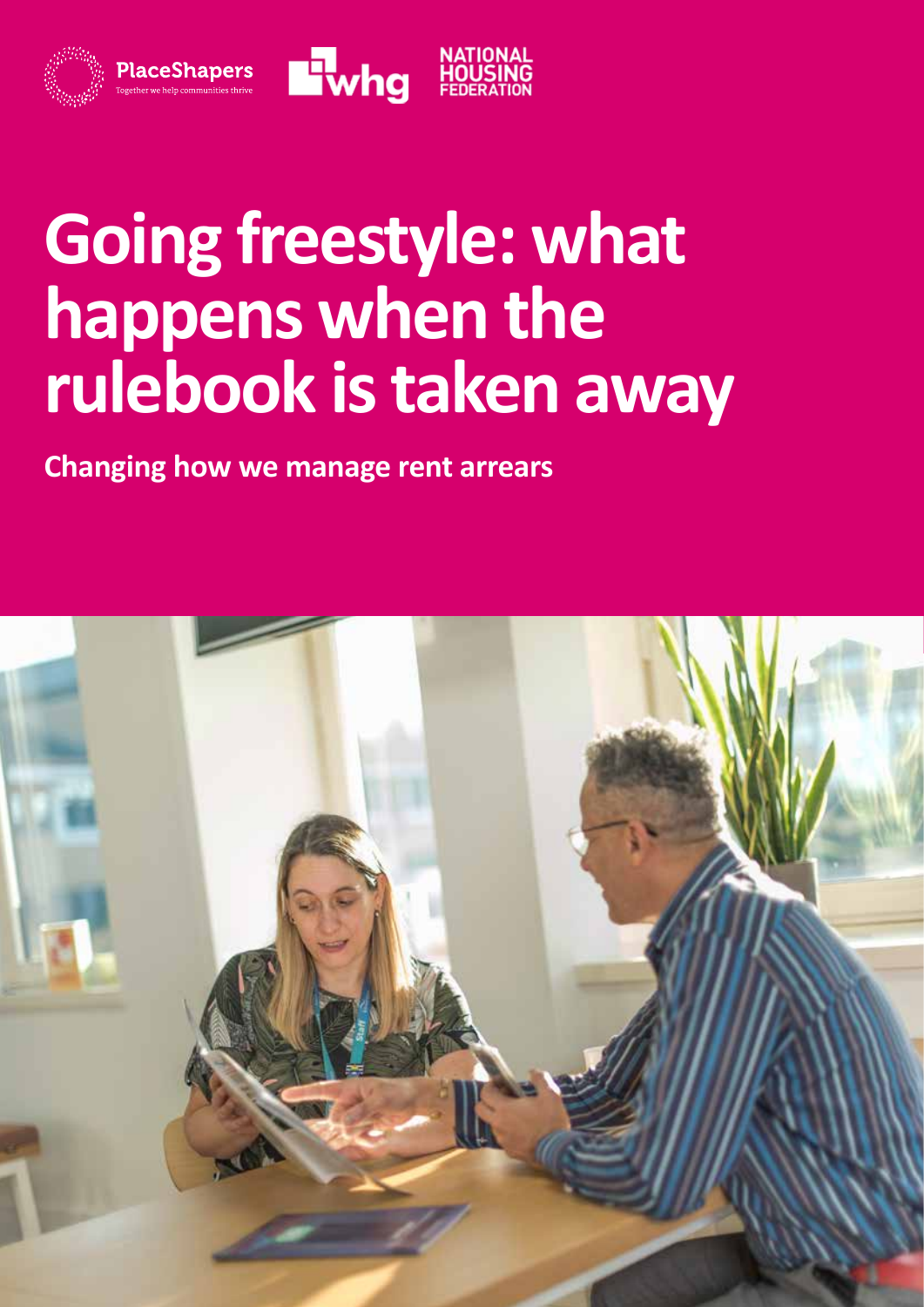

Changing how we manage rent arrears **3**

#### **Report collaborators**

PlaceShapers is the national network of place-based housing associations. They collaborate for greater influence and impact, and work to put people and place-making at the heart of decision making.

The National Housing Federation is the voice of England's housing associations. Its members provide homes for around six million people and are driven by a social purpose: providing good quality housing that people can afford. They support their members to deliver that social purpose, with ambitious work that leads to positive change.

whg is one of the Midlands' leading and most successful providers of good quality, affordable homes. The Association is dedicated to the success of people and places and has been a member of PlaceShapers for more than ten years. They have been generous sponsors of this project.

- The steering group would like to thank the National Federation of Arm's Length Management Organisations (ALMOs), whose members contributed to our investigation.
- **Many thanks to the housing association and ALMO colleagues who contributed to this project:**
- Tansy Crowley-Sweet at **whg**
- Jess Smith and Laurinda Hornblow at **Sovereign Housing Association**
- Les Marjoram and Laura Anderson at **Saxon Weald**
- Sam Dunne at **Teign Housing Association**
- Natasha Stanley-Andrews at **Roseberry HA**
- Rachel Bennett at **Magenta Living**
- Chris Parks at **South Lakes**
- Mark Walker at **Optivo**
- Ian Clutton at **PA Housing**
- Christian Hartley at **Stockport Homes**
- Michelle Birley and Stacey Holleran at **The Guinness Partnership**
- Michael Driscoll at **Leeds and Yorkshire Housing Association**
- Becky Hayward at **Gloucester City Homes**
- Wendy Walker at **Lincolnshire Housing Partnership**
- Jane Wallwin at **GUHG**
- Matt Newman at **Together**
- Lisa Buss at **Sutton Housing Partnership**
- Martin Gill at **South Tyneside Homes**
- Nicola Flynn at **Rochdale Boroughwide Homes**
- Jaz Sanghera at **Derby Homes**

#### **Contents**

| <b>Foreword by Fay Shanahan</b>             |    |
|---------------------------------------------|----|
| <b>Corporate Director of Operations whg</b> | 4  |
| <b>Introduction</b>                         | 5  |
| 1. Background                               | 6  |
| <b>Table 1: Government support</b>          |    |
| to households and businesses                | 7  |
| 2. Findings                                 | 8  |
| <b>2.1 Supporting tenants</b>               | 10 |
| 2.2 Supporting each other                   | 16 |
| 3. The role of technology                   | 19 |
| 4. Impact of change and                     |    |
| unexpected outcomes                         | 22 |
| 5. Lessons for the future                   | 24 |
| <b>Appendix</b>                             | 26 |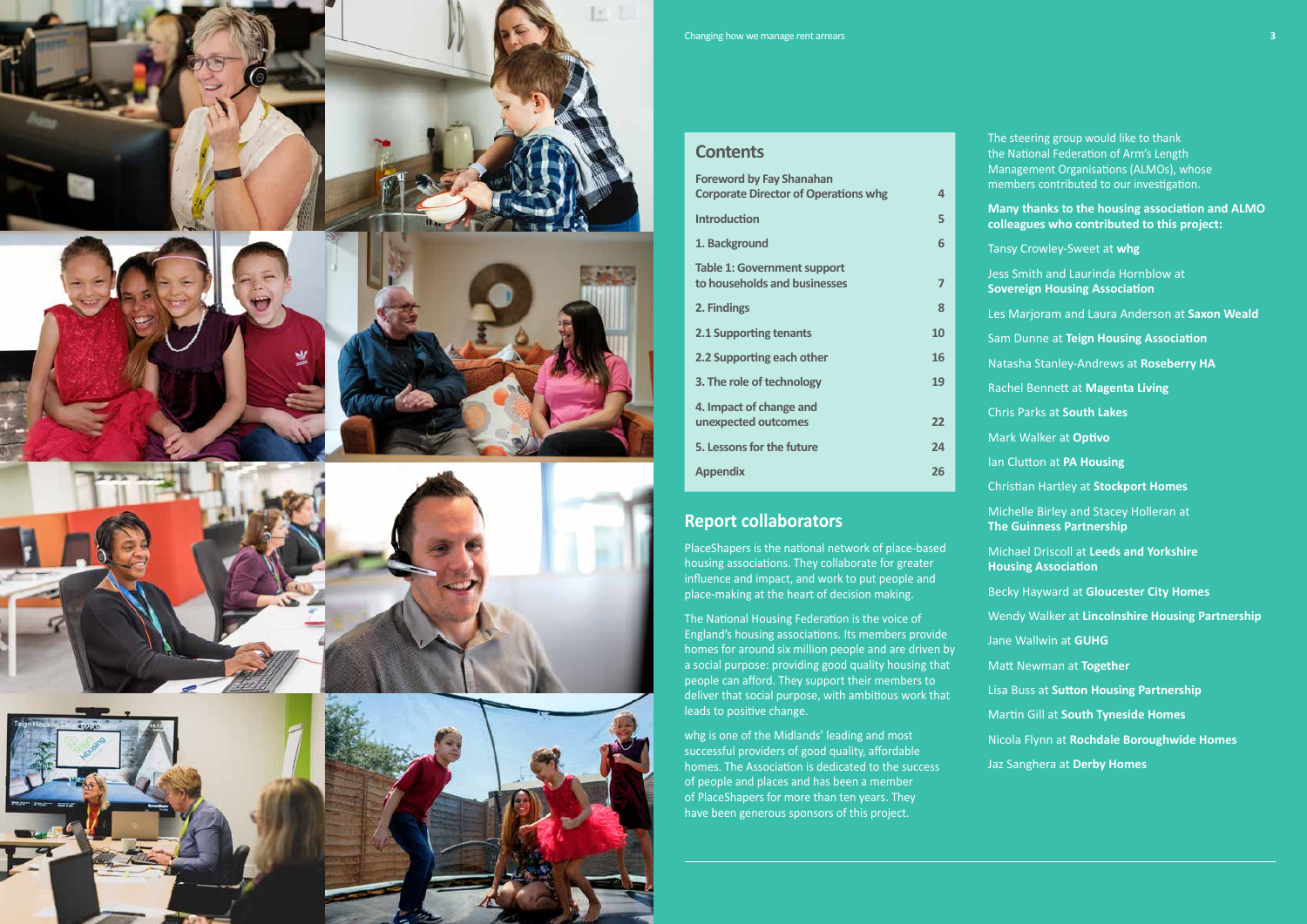**Over two years on from the first lockdown it is hard to imagine life before Covid-19. This global pandemic has forever changed our society, the way we work and the importance of resilient communities. Like many businesses, we were plunged into uncertainty and forced to quickly adapt the way we work.** 

For housing associations, who provide homes for some of the most vulnerable people, the looming black cloud of skyrocketing arrears as many customers were forced into economic hardship was a startling concern. In Walsall, for example, seven months' worth of new Universal Credit claims were made in the first 14 days of the March 2020 lockdown. The challenge facing our income collection team was unprecedented.

We quite often hear that one of the positive things to come out of the pandemic is a better sense of community that saw us pulling together to support our neighbours and rally around to care for those in need of help in a way we haven't before. This was true for our income collections teams too. The feeling that we were all in it together meant housing associations across the country were approaching things differently.

Evictions have always been a last resort and, while happening in just the smallest number of cases and when all other options had been exhausted, were never seen as a successful outcome. The exact opposite - tenancy sustainment has always been a keen priority for social housing providers. However, the suspension of traditional legal enforcement options available to teams to deal with rent arrears also made a change in approach vital, after all we know that collecting the rent is business critical.



Like us, many social landlords were already on a journey to better use technology to improve efficiency and free up time to support customers who needed targeted support. The pandemic helped to accelerate change and demonstrated how we can adapt and flex our approach quickly, ensuring both our customers are supported and our business needs are met.

There is a lot of talk of lessons from the pandemic and societal change. This report makes one thing clear; income collection teams in housing associations have embraced their 'new normal' of supporting customers and communities to sustain their tenancies. Working with them to provide support not judgement, to get to the root of the problem rather than paint over the cracks.

As we look ahead to the future, black clouds are looming again. Inflation is at a 30 year high and energy prices are soaring which will leave many of our customers choosing between heating and eating. We know we don't have all the answers and can't possibly mitigate the impact of this unprecedented rise in the cost of living. But, as we yet again find ourselves facing an uncertain future, we know we have the tools and experience to support our customers to stay safe in their homes.

## **Foreword by Fay Shanahan Corporate Director of Operations whg**

**The pandemic has affected all our home and work lives, often in ways that we wouldn't have predicted. The general restrictions on movement and travel are widely believed to have changed the way people in the UK live and work, perhaps permanently. For housing providers, the sudden requirement to close offices, and the prospect of a period of financial insecurity for tenants, followed by restrictions on legal powers to enforce rent payments required a wholesale change in the approach to managing income.**

Eighteen months on from the start of the first lockdown, PlaceShapers, whg and the National Housing Federation (NHF) agreed to commission an investigation into the impact these changes have had on working practices in housing associations. This project was designed to investigate how three groups of changes – on working patterns, financial support, and enforcement action – have affected the way social landlords manage rent arrears. We wanted to understand both what had changed, and whether these changes were likely to be long-lasting.

NHF members and members of the National Federation of ALMOs were invited to participate in a Call For Evidence, and 13 submissions were followed up with a more detailed interview. This report sets out the results of our investigation, including the challenges, positive experiences and valuable learning that emerged from a period of intense change.

Most of our interviewees were operational service leaders, with direct experience of the day to day changes required by lockdown and policy shifts. However, particularly in smaller organisations, this was sometimes combined with a more strategic role. Participants were generous in sharing their experience, including what they've learned about themselves, their colleagues, and their organisation. In many cases, the impact of lockdown restrictions - making their old ways of working temporarily impossible - provided an opportunity for creativity and innovation that wouldn't have been available otherwise. More than one interviewee concluded that both they and their organisation were capable of faster and more profound change than they would have believed. This report sets out case studies and brief anecdotes to illustrate the main 'take aways' from landlords following this difficult period.

### **Introduction**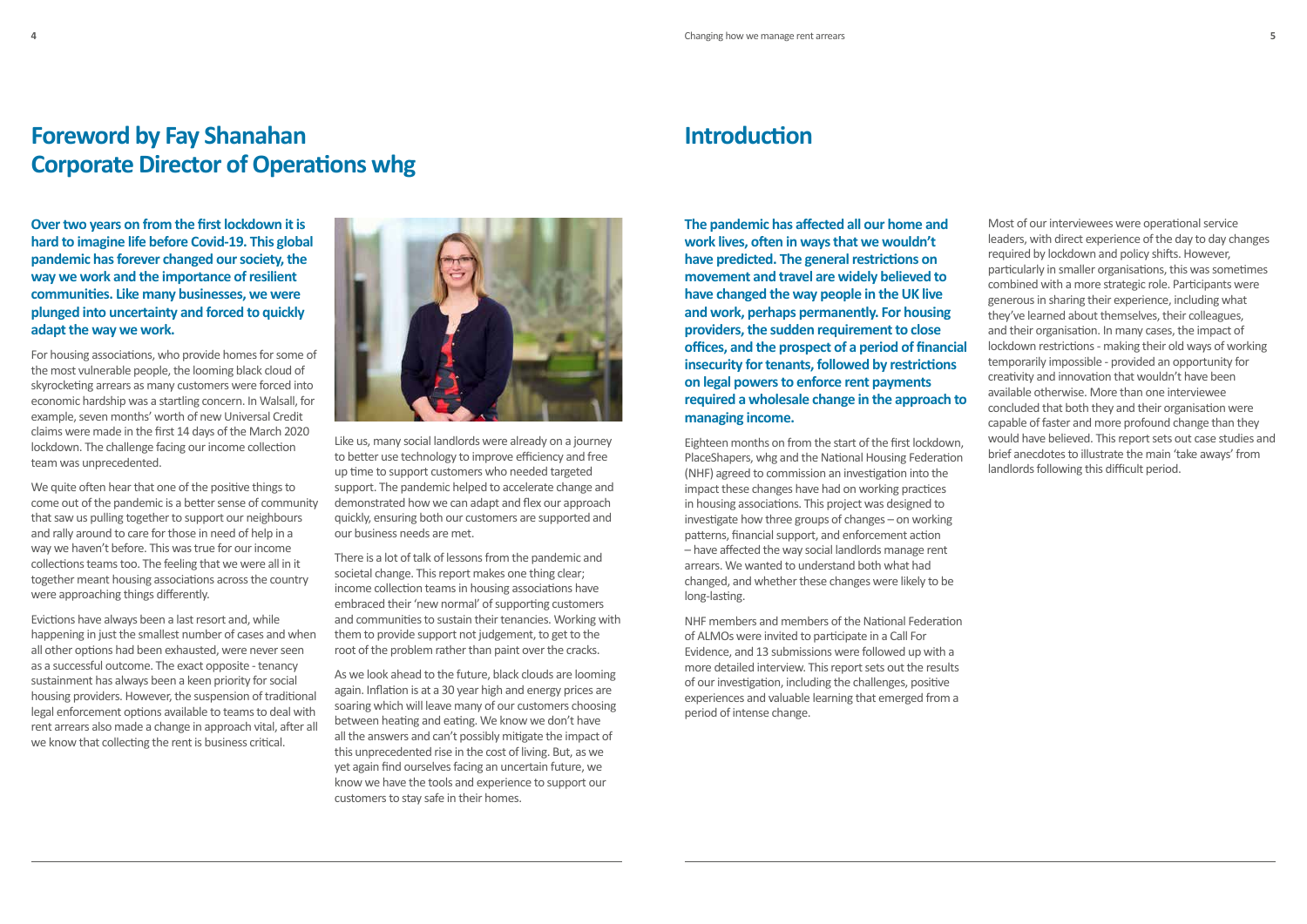**In March 2020, the UK Government announced England's first period of national restrictions in response to the pandemic. This first wave of 'lockdown' restrictions lasted for about three months and was followed by a series of local and national measures lasting in total for almost two years. At the time of writing, all legal restrictions in England had been ended on 24 February 2022.** 

The national lockdown measures were backed by a package of financial support<sup>1</sup>, designed to help businesses and households manage the impact of lockdown (see Table 1 on page 7). These were particularly important to households in social housing, who are often in insecure and low-paid employment or dependent on benefits. They were therefore also very important to social landlords' income collection teams, aiming to help tenants keep on top of their rent payments. The gradual emergence of these provisions came at the same time as an increase in Universal Credit (UC) claims which was driven partly by changes in the circumstances of people claiming 'legacy benefits,' and partly by the impact of lockdown on individuals' employment. This meant that many tenants claiming UC were completely new to the benefit system. In some areas, this increase was very significant – as much as doubling the number of claimants in a short period – creating a huge burden in terms of verifying rent and communicating with tenants.

Shortly after the start of lockdown, the Government also announced a nationally-enforced 'eviction ban'. In reality this term referred to a changing package of restrictions<sup>2</sup> on the different stages of enforcement action that had traditionally been used by social landlords to manage rent arrears, coupled with the closure of the courts. These restrictions changed several times, sometimes with little notice, and were withdrawn in phases from September 2020 to March 2022.

There is a detailed timetable of the restrictions on serving notice, taking court action and enforcing evictions at Appendix 1.

## **1. Background**

Each social landlord develops their own procedure for managing rent arrears, with some offering high levels of support, sometimes in parallel with a legal enforcement process. At its core, an arrears procedure might have involved a series of letters first notifying the tenant of a debt, then escalating in the severity of their language before serving a Notice of Seeking Possession. The letters and the advice or support provided would be designed to reflect the requirements of the Ministry of Justice's pre-action protocol which is applicable to all social landlords<sup>3</sup>. Should court action be required, and a possession order be obtained, there could be a protracted period of attempting to support tenants to comply with a suspended possession order; returning to court to apply for an outright order; applying for bailiffs and responding to repeated 'stay' hearings. At the end of a lengthy process, which is expensive for all involved, the property may be recovered but the debt remains unpaid, and the tenant may require rehousing.

1 House of Commons Briefing Papers 8894 and 8973

2 House of Commons Briefing Paper 8867

3 https://www.justice.gov.uk/courts/procedure-rules/civil/protocol/pre-action-protocol-for-possession-claims-by-social-landlords

| <b>Timing</b>                      | <b>Headline measures</b>                                                                                                                                                                                                                |  |  |  |
|------------------------------------|-----------------------------------------------------------------------------------------------------------------------------------------------------------------------------------------------------------------------------------------|--|--|--|
| <b>March 2020</b>                  | • Furlough starts - employers receive 80% of employee's wages (up to £2,500/month). Employers<br>may choose to make up the shortfall                                                                                                    |  |  |  |
| <b>March 2020</b>                  | • Coronavirus Business Interruption Loan (interest free)                                                                                                                                                                                |  |  |  |
|                                    | Hardship grants up to £25k for smallest businesses<br>$\bullet$                                                                                                                                                                         |  |  |  |
|                                    | Self-assessment tax payments deferred<br>$\bullet$                                                                                                                                                                                      |  |  |  |
|                                    | Self-Employed Income Support Scheme (based on 80% prior 3 years' profits average, up to<br>$\bullet$<br>£2,500) - initially for 3 months for people with income up to £50k                                                              |  |  |  |
| March 2020 to<br><b>April 2021</b> | • Temporary increase in Universal Credit (and Working Tax Credit) £20/week (not available to<br>non-working families on legacy benefits - ESA/JSA/IS), plus suspension of certain conditions and<br>deductions for Universal Credit and |  |  |  |
|                                    | • Temporary suspension of minimum income floor for self-employed Universal Credit claimants<br>(to end of July 2021)                                                                                                                    |  |  |  |
|                                    | • £40 million increase in Discretionary Housing Payment budget (GB)                                                                                                                                                                     |  |  |  |
|                                    | • School meal vouchers introduced for children unable to attend school (and subsequently<br>amended to cover holiday periods)                                                                                                           |  |  |  |
| <b>March 2020</b>                  | • Local Housing Allowance rates lifted for one year to 30th centile of local market rents                                                                                                                                               |  |  |  |
| <b>July 2020</b>                   | • Universal Credit conditions and deductions reinstated                                                                                                                                                                                 |  |  |  |
| <b>March 2021</b>                  | • Universal Credit uplift extended to September 2021                                                                                                                                                                                    |  |  |  |
|                                    | • One-off payment £500 for WTC recipients                                                                                                                                                                                               |  |  |  |
|                                    | Changes to Universal Credit rules for self-employed                                                                                                                                                                                     |  |  |  |
|                                    | • Changes in rate of recovery for overpayments                                                                                                                                                                                          |  |  |  |
| <b>June 2021</b>                   | • Shared Accommodation rate disapplied for Care leavers                                                                                                                                                                                 |  |  |  |
| <b>July 2021</b>                   | • Suspension of minimum income floor ends                                                                                                                                                                                               |  |  |  |
| <b>End September</b>               | • Furlough ends                                                                                                                                                                                                                         |  |  |  |
| 2021                               | • Flexibility on Working Tax Credit hours ends                                                                                                                                                                                          |  |  |  |

## **Table 1: Government support to households and businesses**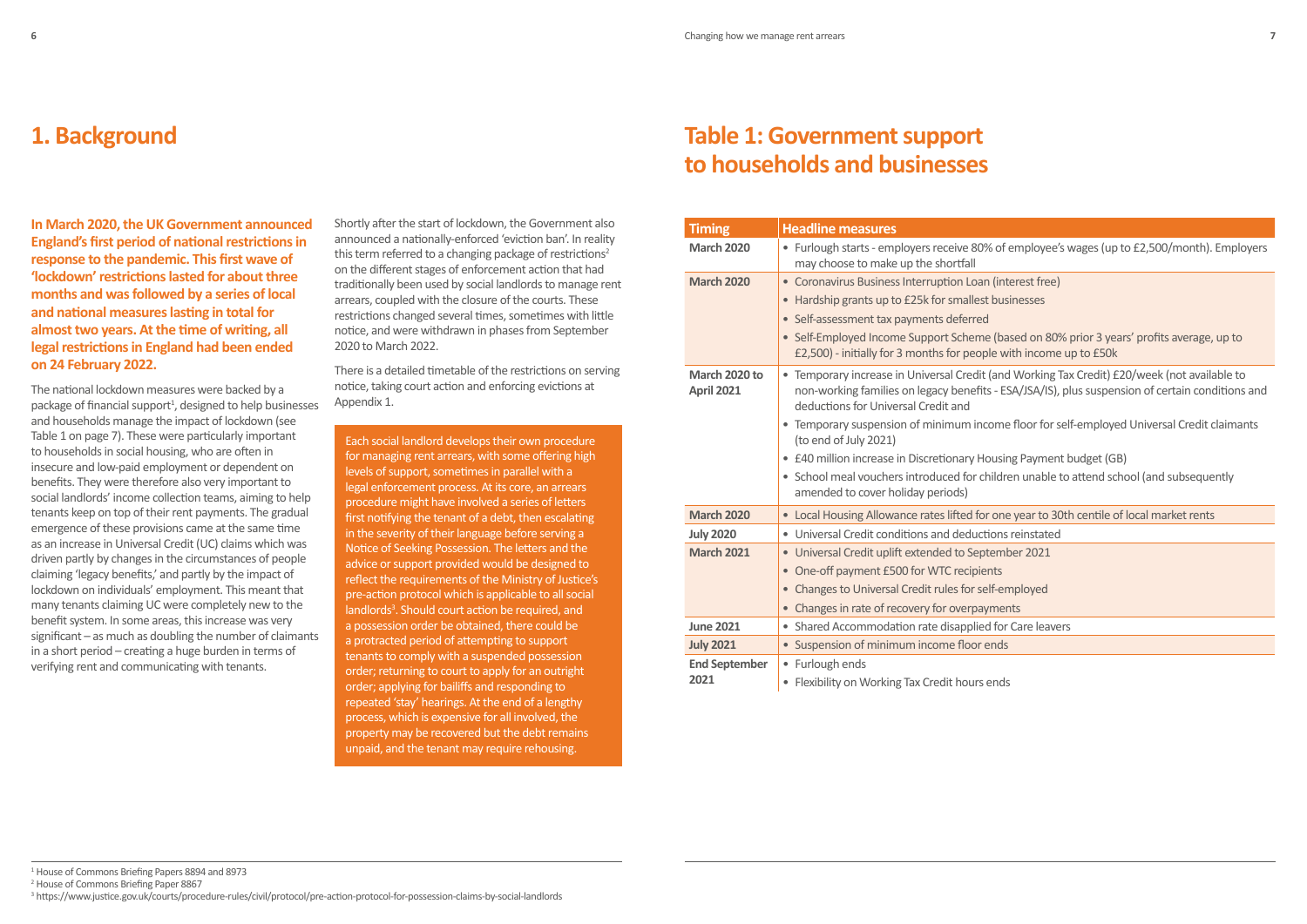**All of the housing providers that participated in this project have experienced profound change. In most cases, the change was driven by the restrictions linked to the pandemic. However, in a few the challenges of the pandemic provided a testing ground for changes that were set in place beforehand. Despite the obviously devastating impact of the pandemic, there were also some organisations and teams for whom the pandemic provided an opportunity to make the changes that they believed were necessary, but for which they would not have expected to get support.** 

### **2. Findings**

#### **Case Study Gloucester City Homes: Quite a leap of faith**

GCH owns and manages close to 5,000 homes in and around the City of Gloucester. It was originally set up as an Arm's Length Management Organisation in 2005 to deliver the Government's decent homes standard.

GCH became an independent housing association in March 2015 following overwhelming tenant support, with 89% of tenants supporting a stock transfer from Gloucester City Council. The Income and Sustainment teams contain an approximately equal number of staff devoted to account management (6 people) and tenancy sustainment (5 plus a team leader). The income management team had traditionally focused on an enforcement process, while tenancy sustainment had always been broader and more supportive. Although there's a great deal of overlap between the teams, the distinction means they can maintain a "good cop/bad cop" persona when necessary.

From the day of the 'eviction ban' being announced they shifted completely from a very traditional, process-drive approach, to a wholly personalised and supportive service. Their manager described this as "quite a leap of faith" that she would never have expected the organisation to support.

From depending heavily on letters as part of an escalating enforcement process, the team changed to phone, email and text, promoting the message

that they're available to help, rather than enforce payment. "If people have been having a bad time, we've cut the conversation and retried once they were in a better space. We've tried to be emotionally intelligent and to focus on the needs and pressures of the customer…this has given us a positive result". No notices were served during the prolonged period of restricted enforcement measures.

The team were both surprised and very motivated by the experience of moving away from enforcement, and gained a more positive sense of achievement. But for some of the team members, particularly those that were isolated, the sudden move to working from home was difficult. As a manager there was a concern that the team weren't easily able to learn from each other, offer mutual support and network with other teams. The speed and number of external policy changes made it difficult at times for the team, both in terms of advice to tenants and in terms of keeping internal policies up to date.

Support to cope with the changes came from within the team. It helped that the team membership was quite stable, and it was also possible to set up video chats to keep in touch and for team fun.

Both the shift to home working and the change to a more supportive approach have been very successful, maintaining morale and keeping arrears under control, as well as developing stronger, more trusting relationships with tenants.

#### **Culture change**

In every interview, references were made to culture change. Moving from process to 'freestyle'; increased reliance on the judgement and knowledge of colleagues; moving from enforcement to support, and from a rigid approach to a more fluid, empathetic style. Trust was mentioned again and again: *"The new approach requires trust from the rest of the business"* (Gloucester City Homes). This wasn't restricted to the need to trust colleagues. Relationships with tenants were also described as more open and trusting, *"It feels more like a two-way relationship"* (Sovereign).

For some interviewees, this was a welcome change from an ineffective system. Delays in the court system were seen as undermining the enforcement process and contributing to an unhelpfully adversarial approach. Even a 'successful' enforcement process would be unlikely to lead to full recovery of the rent arrears. Eviction would simply create a new challenge of homelessness, coupled with the cost of repairing and reletting the former home. As one landlord expressed it: "Court action is a waste of time".

Many teams, including Sovereign's large income management team, had depended heavily on productivity measures (such as monitoring steady progress through an escalation procedure) to understand how well team members were performing. With the removal of familiar procedures, they had to find "new ways of measuring success", focused on supporting tenants to maximise their income and maintain payments. Often, this included sharing success stories within the team and more widely, adding to the focus on individuals and their experience. Interviewees referred to the far deeper sense of job satisfaction this provided. Rather tellingly, one said *"We'd always said that eviction was a last resort. With hindsight, we had no idea what that really meant [until it was taken away as an option]. Our support work is far more in-depth now"* (Magenta)

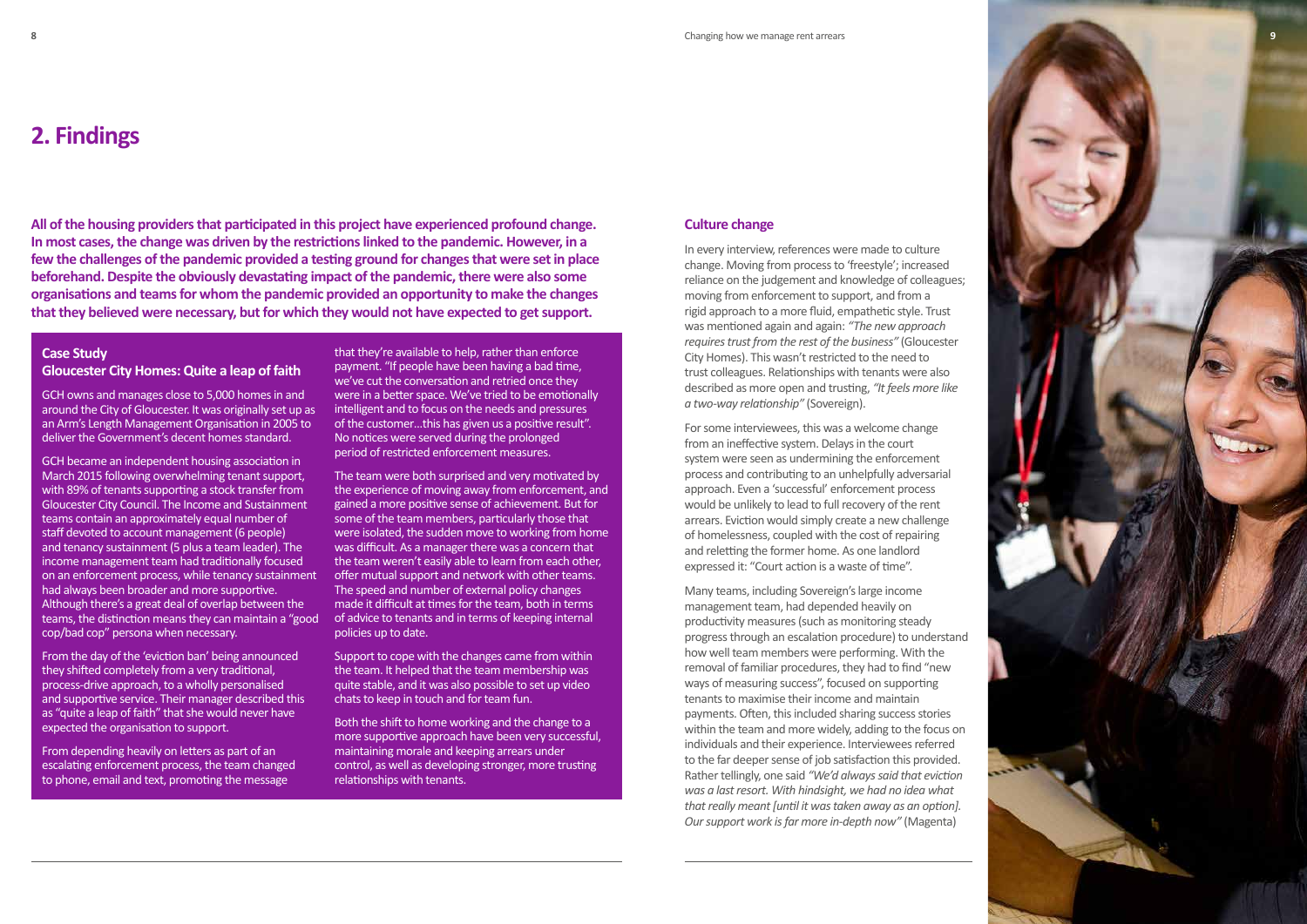

**The forms of support offered by landlords were not unfamiliar, and in many cases had already been in place under the banner of tenancy sustainment, perhaps targeted at newer or more vulnerable tenants. The key difference sparked by lockdown conditions seems to have been the universality of this positive and supportive approach, which was matched by greater engagement at an individual level, and a marked increase in empathy. Referring to the less formal style of communications adopted during the pandemic, one manager explained**  *"Not being able to hide behind the process forced us to be more human."* **(GCH)**

#### **Flexibility**

The disruption and uncertainty caused by lockdown and the suspension of legal action meant that all landlords became more flexible. One example of this is the ease with which calls could be made in the evenings:

*"In some ways, [flexible working] was a blessing in disguise. Flexible working has helped staff and also helped with customer services. For example, if customers would prefer to talk to an adviser in the evening that's much more manageable if people just have to log on for an hour or two [rather than travel to an office]."* (Magenta)

Of course, flexibility also meant dealing differently with rent accounts. For some, this was a new approach:

*"We weren't planning to become more flexible, but it suddenly started to seem like the right thing to do…our enforcement tools had been taken away and we had to adapt."* (Sovereign)

## **2.1 Supporting tenants**

and sometimes quite wide ranging. As one interviewee put it: "during lockdown, people just wanted to talk". However, one respondent found that some tenants actually preferred not to talk. Roseberry HA implemented text messages during the pandemic and the move has proved popular with tenants, particularly those that are "just too anxious to talk to anyone". The texts are managed directly in their CRM system, which means tenants can access the record of the discussion through their account on the customer portal.

For those tenants that are comfortable talking, many respondents have been placing a strong emphasis on 'quality conversations' including, in some cases, specific training as part of a planned culture change.

*"We did a lot of training about managing conversations (provided by Janet Richmond of Libra training), and now this is something we manage very actively [for both content and style]. Prior to each monthly 1:1, managers carry out a selection of call quality reviews - listening to calls and rating them against expected call handling standards."* Stockport Homes

Whilst others were building on previous practice:

*"Tenants were allowed to temporarily pay less than their collectable rent and pay nothing towards their rent arrears… until their financial situation improved. This was not completely new but had previously been on a much smaller scale and usually only when a tenant experienced extreme hardship.*" (South Tyneside Homes)

In one case, Optivo, there was already a formalised approach to flexibility, which was developed with the Centre for Responsible Credit. Participants in the '**RentFlex**' scheme are able to underpay rent at certain points, such as the summer holidays, and to overpay at other times of year. Although the scheme doesn't necessarily reduce arrears levels, it is believed to minimise the cost of chasing low levels of debt.

#### **Approaches to communication**

Traditionally income management services have relied on written correspondence, - often 'standard letters' - as a communication tool; as part of a formal procedure leading towards legal enforcement; and as a way of creating an audit trail to support legal action. When offices were closed at short notice, almost all interviewees were suddenly unable to easily send letters. A short time later, as the restrictions on legal enforcement began, it became less clear what letters should actually say. Even those already using offsite print/dispatch services had to look at alternative approaches.

While one housing association (HA) suspended all action on rent arrears temporarily, most took to the phones in order to maintain contact. One common experience was that calls became longer, more complex,

whg referred to "starting each conversation with 'how are you,' rather than launching into why they haven't paid their rent", and others noted that getting to know tenants better has enabled them to jointly develop plans or solutions that keep debts under control. For Gloucester City Homes, the inability to pursue enforcement action has been a help in terms of communications:

*"For some tenants, removing the threat of eviction took some of the confrontation or aggression out of the relationships. They were thinking 'well they can't actually do anything to me, I might as well hear what they've got to say', but for us it was 'we never wanted to evict you, and we were always trying to help find a solution'."*

As well as changing the conversations, the culture shift from enforcement to support has led landlords to review their written communication. As the whg team put it: "all legal language looks like enforcement". Just as the suspension of enforcement options showed the legal route to be often unhelpful, the ongoing challenges with access to the courts mean it remains slow and ineffective.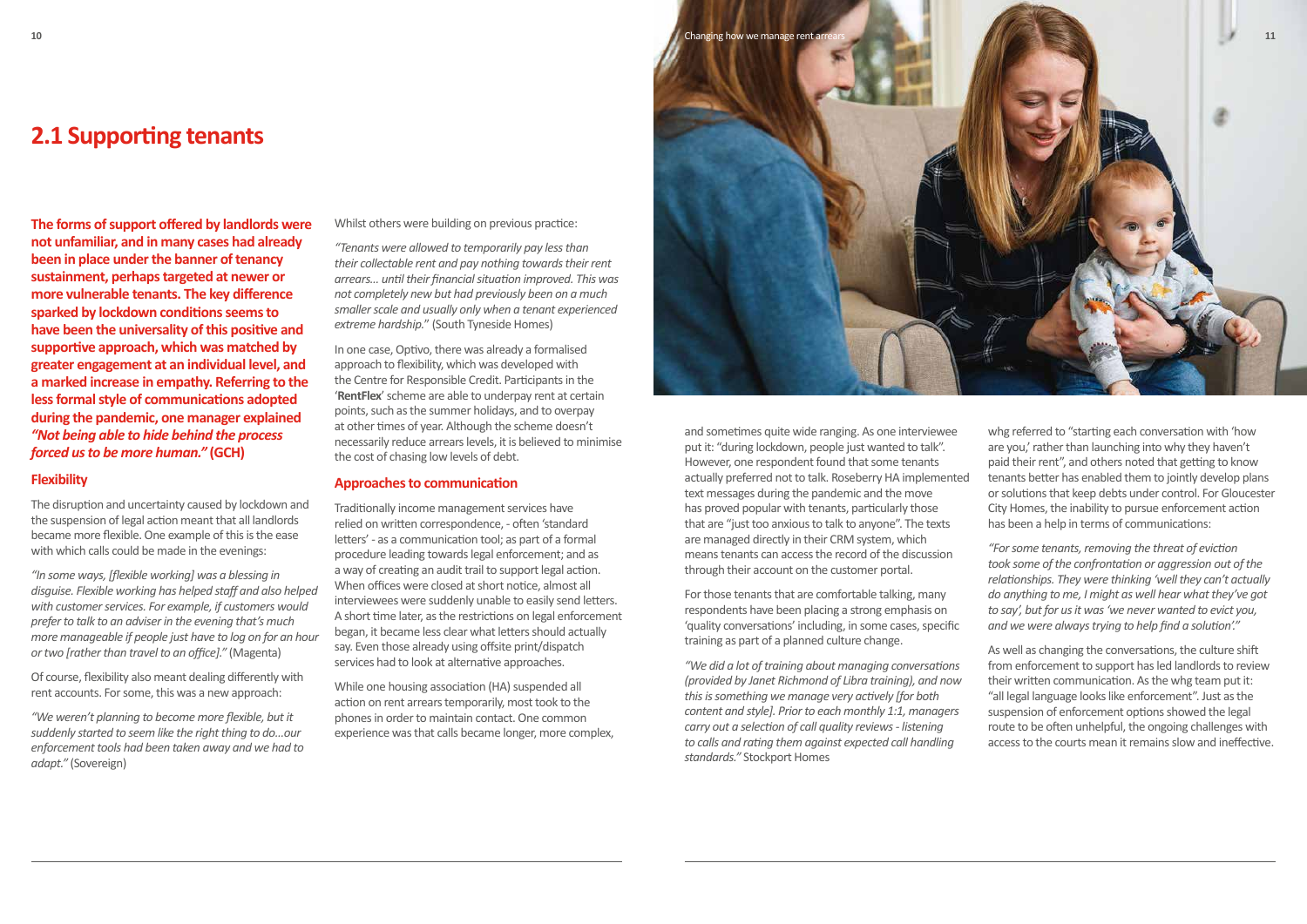#### **Universal Credit and other benefits**

As part of our investigation, we were keen to understand how the changes required by lockdown and the suspension of possession processes were linked to the experience of welfare reform.

There were mixed views in this area, with some respondents saying that the experience of preparing and responding to UC was helpful groundwork for the pandemic, particularly the requirement to stay on top of rapidly changing policy. In some cases, this had an invigorating effect:

*"The impact of UC was helpful in preparing for Covid, although we weren't a [Universal Credit] Pathfinder<sup>4</sup> area. But the speed of change in benefits was quite a challenge for our benefit advisers. We work with other HAs to keep up with the changes and share best practice, as well as linking to external advisers and our local authority."*  (Magenta)

In one case, whg, the end-to-end transformation of their service was designed as part of their preparation to support tenants through 'managed migration' to UC. The timing turned out to be quite fortuitous.

However, all those interviewed identified challenges associated with both UC and legacy benefits. Most respondents had a sharp increase in tenants claiming UC in the period immediately following the start of the first lockdown. The huge workload involved in supporting customers who were 'new to benefits' was a common theme. Advice and support were required in a large proportion of cases, as well as the significant burden of managing rent verification requirements. There was also a need to support people "pushed towards UC and forced off legacy benefits inappropriately" (Guinness). We also heard that:

*"lots of UC decisions needed to be challenged. It was very time-consuming, and we had to have two mobile phones for each team member, so that one could be on hold for DWP, and the other one was available for making calls".*  (Roseberry)

As a national housing association operating a centralised national Customer Support Team, The Guinness Partnership were able to observe a difference in impact in their southern operating areas:

*"We started dealing with people that were self-employed, and those that just lost their jobs overnight. At the start, we didn't know how to advise [the self-employed people]. The big shock to the new customers was the low level of benefits. Although they were relieved to know the rents would be covered…The lack of financial backup was stark."* (Guinness)

Although the increased volume of people claiming Universal Credit seems to have been a common experience, it didn't always lead to a sudden increase

#### **Case Study whg: from process to personalised service**

Midlands -based whg owns and maintains around 21,000 homes and has 18 colleagues in their Income Team and a further nine colleagues in their Money Advice Team, all of whom are dedicated to managing income and supporting tenants in relation to their rent accounts. The Group has engineered an end-to-end transformation in its approach to income management: from a standardised process-driven approach to a personalised service reliant on the skill and discretion of team members.

Tenancy sustainment has long been an organisationwide priority and starts before a tenancy begins. Prospective tenants are contacted and a conversation about their personal circumstances helps whg tailor the service to meet their needs. At the point of allocation, whg's Income Team identify at-risk households and provide support, such as help with benefit claims and obtaining furniture, to help the tenancy get off to a good start. Three months into the tenancy a further review happens to ensure that new tenants are receiving the right support.

To make the most of resources and to enable officers to work as effectively as possible to support those with higher needs, whg have implemented an automated and predictive arrears management system. Using technology appropriately has helped to ensure that officers can support tenants who have been identified as more vulnerable. whg are calling this Collection With Care.

Through whg's Collection With Care approach more vulnerable tenants receive a tailored and supportive service. The service is based on personal contact and 'easy read' letters, and was developed from the new style of conversation that started during the first lockdown in 2020. Collection With Care is embedded within income collection, rather than being a separate support service. It's now seen as an approach that could be used more widely in whg's service.

whg has made a clear corporate commitment to sustaining tenancies and has a Corporate Plan ambition to not evict anyone into homelessness. To this end, whg also offers an in-house money advice service, training and employment support, social prescribing and much more.

**Unexpected positive outcome:** During lockdown, whg called 6,000 people for lockdown welfare calls. As a result, colleagues got to know people, including those that weren't actually struggling. Tenants really appreciated the contact, as they'd previously believed that whg only cared about them when there was a problem. Proactively developing a more trusting relationship has meant that when there is a problem the trust is already there so 'everyone's in solution mode'. Following the welfare calls, rent arrears reduced, even for older people who have traditionally had very low levels of rent arrears.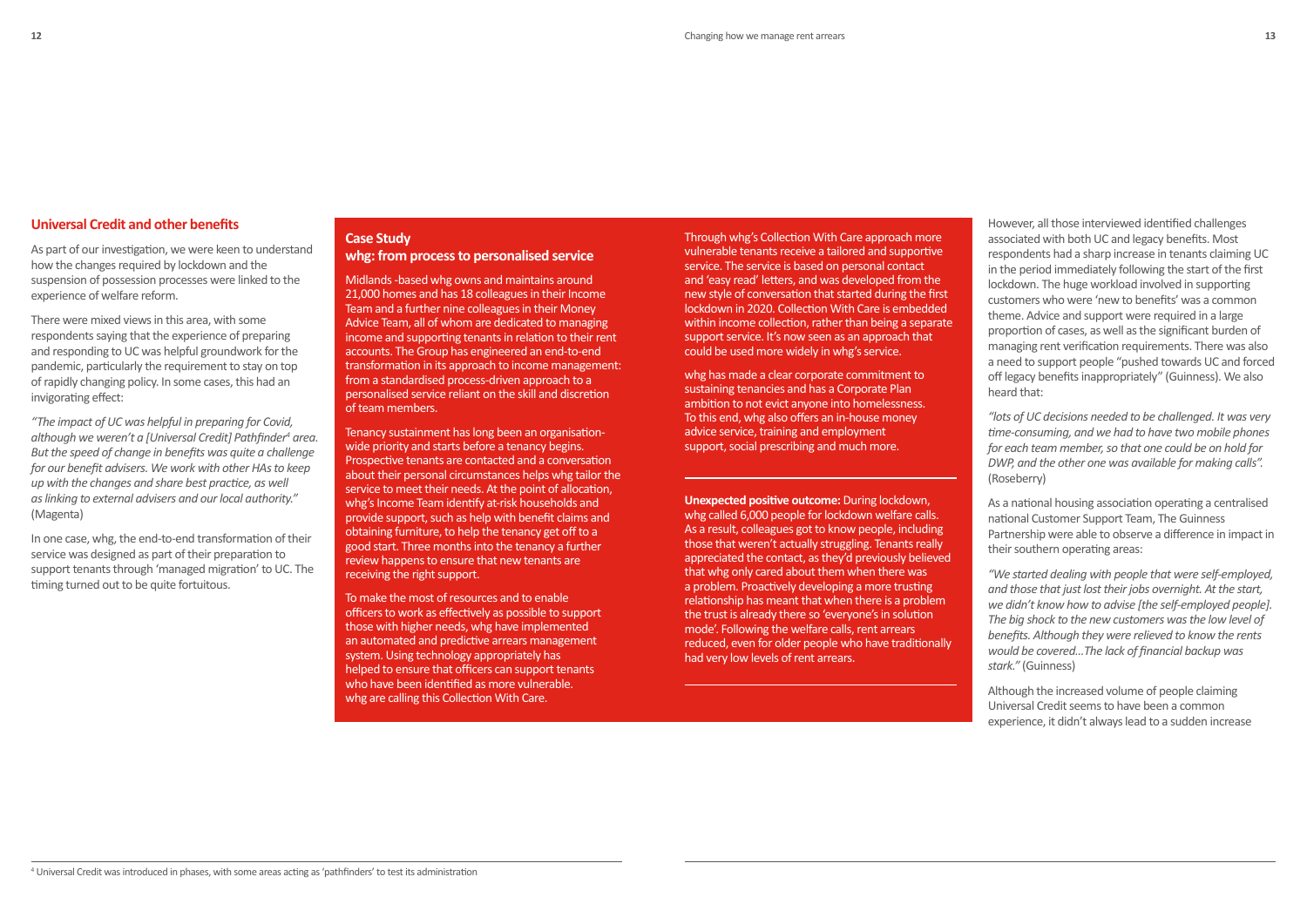

in rent arrears. In some cases, this was attributed to the customers who were affected having a 'payment mindset' (whg). Meanwhile, South Lakes and Teign HAs, operating at opposite ends of the country, both speculated that their customers may be familiar with the low-paid and seasonal employment market locally, and experienced at managing periods of benefit dependency. Although not mentioned by interviewees, we'd expect the reduced waiting period for a first UC payment - from eight to five weeks – to have been helpful in minimising arrears.

Experiences of Discretionary Housing Payments (DHPs) was also mixed. According to Magenta:

*"For our main local authority, Discretionary Housing Payments and Additional Household Support are both underspent. The Council tends to make backdated payments towards year end, which is good because we get the payment, but it obviously doesn't help with people's stress levels through the year. The arrangements for DHPs and Additional Household Support are definitely a barrier, and it's good that we're able to help people get through the process… with hindsight, we'd have made links with the council earlier, and got more of a handle on DHPs."*

In direct contrast, Stockport Homes' experience was very positive, since they took over management of part of Stockport Council's DHP allocation:

*"Since September 2020, the Money Advice Team have administered [DHP] applications for Stockport Homes customers. This removed some duplication of work between [Stockport Metropolitan Borough Council] and Stockport Homes officers and improved the claim process for customers. During 2020/21, the full allocated DHP budget was awarded to customers."*

#### **New forms of support**

Most participants in the study were already providing a range of supportive 'additional services' for tenants, either directly or in partnership. These included advice and support around debt and benefits, foodbank and fuel vouchers and, in some cases, direct provision of food pantries.

For whg, their experience in the pandemic served to validate and reinforce the transition to a supportive approach that had been driven by 'managed migration' to UC (see case study).

However, as the impact of lockdown deepened, an increasing number initiated new offers, such as Christmas Boxes or grant schemes, while others increased the budget available through existing schemes, or extended their scope. Asked about this approach, one interviewee responded:

*"We'd decided we were going to reach out to all tenants, because we knew we'd become less visible [due to stopping estate visits and drop-in sessions]. We needed to have an offer attached to the reaching out. The Support Fund is a percentage of the community investment budget. It started with shopping vouchers and so on, but now we use it for a wide range of support, such as carpets or white goods for new tenants. It's hard to evidence, but* 

*partly because it keeps people away from high interest loans. It's also really positive for colleagues because they get to do something nice for people."* (LYHA)

the subject's credit rating, and is enforceable through a separate attachment of earnings order. Usually, a possession order will have a Money Judgement attached to it. However, obtaining a stand-alone Money Judgement is a less expensive process than obtaining a suspended

*there's a sense that it's improving tenancy sustainability,*  The Guinness Partnership responded to emerging needs by teaming up with some new partners through their social investment team. This has included providing access to 'low level mental health support', and increasing donations to Domestic Abuse – used by partners to provide counselling, care and small grants - as well as offering staff and customers access to free maths and English tuition for primary school children. Stand-alone Money Judgements are an option for securing a rent debt without making people homeless. A Money Judgement operates like a County Court Judgement for any other debt. For example, it affects possession order, which means it reduces the extra debt added to the tenant's account. The Guinness Partnership have always had the option available as part of their policy, and were already seeking advice from solicitors when enforcement options were suspended under lockdown. Although some customers have responded negatively, there's a 30% resolution rate after a Money Judgement is applied for. Internally the approach has been well received, because "no-one wants to evict people". The biggest difficulty with the approach is that there are waiting periods built into the process, which can look like everything has stopped. If the Income Team then has to proceed to court, it may feel like a delay to colleagues. To counter any internal concerns, the team has taken the opportunity to 'spread the word' internally about how the process works, so that everyone understands what's happening.

Food pantries are membership food shops, operated on a not-for-profit basis. In return for a small subscription, members can choose an agreed number of grocery items from a wide selection that includes both staples and food that might otherwise be wasted. Unlike foodbanks, pantries are open to all and do not require a referral.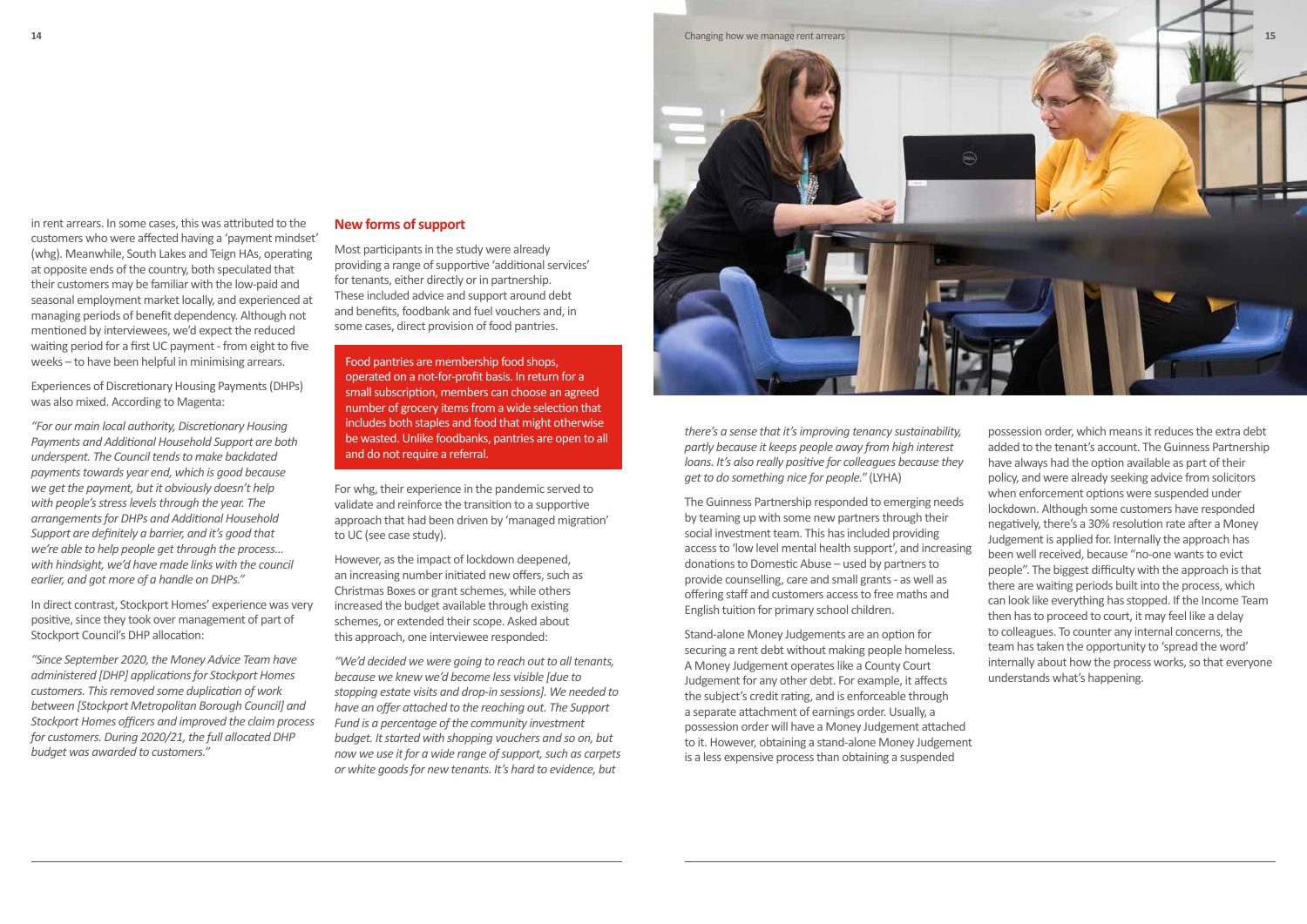**Colleagues were supported to cope with both practical and cultural change in different ways. From the highly structured approach instigated at 60,000 home Sovereign, where daily checkin meetings, weekly team meetings, wider team meetings and Executive Team briefing sessions were established; to the informal team WhatsApp group (and later MS Teams chat) deployed by Teign. In all cases, managers found it hard at times to maintain real connections with their teams. One manager described it as 'just really time consuming. I had to make sure I remembered what the purpose of the call was'.** 

#### Similarly:

*"[some colleagues] were having difficult conversations, and it was particularly hard that they were having those conversations in their homes. Managers needed high energy levels for staff welfare support"* (Saxon Weald)

In some cases, particularly (but not only) where major planned changes coincided with lockdown, structured change management techniques were deployed, engaging and offering colleagues a chance to challenge plans. However, as one interviewee commented *"It's all about communication, really,"* (Roseberry).

### **2.2 Supporting each other**

#### **Case Study Teign Housing: supporting each other**

Teign Housing is based in Newton Abbot in Devon, managing around 3,700 homes. The Income and Lettings team consists of four full-time and two part-time roles. Teign has always offered a very personal service, having never adopted system-driven approaches such as automated letters or autodial outgoing calls. All letters sent have the incomes team direct dial numbers on them so residents can contact the specific person who sent them the letter.

Prior to the pandemic, the Income and Lettings team had been entirely office-based. At the point of lockdown, the team had no laptops or mobile phones. Teign had not yet adopted Microsoft Teams or any similar online systems. From being a close-knit and supportive team, the transition to working from home as individuals happened very quickly and from a relative standing start.

Initially, managers called their team members every day, taking several hours to complete all 1:1 conversations. The volume of work for the Income team was intense, and help was drafted in from other colleagues within the housing team, particularly in relation to the UC claims. However, it was soon clear that the team were missing the opportunities for mutual support. There was also a concern that managers were unable to respond to the need to support team members as much as they would wish to, for example after a particularly difficult call.

Without enterprise collaboration tools, such as Microsoft Teams or SharePoint, the team needed a way to help each other, share expertise and provide some 'team fun' and emotional support. They decided to set up a WhatsApp group on their personal phones, which they used for 1:1 support between team members, and the monthly team meetings were changed to weekly via Zoom. Later, this approach was transferred to Microsoft Teams, which enables the team to maintain a strong connection to the wider business. It's also allowed the staff forum to set up 'coffee and catch up'

sessions open to the whole business. The systems in use now enable colleagues to ask for help when they need it, or to flag that they need to be offline briefly and connect again in the evening. Whatever it is, they 'put it in the chat'. Managers can use Mobysoft and the CX CRM system to check that team members are keeping up with their workload, and to track the quality of calls and the type of support being provided.

The team's connectedness was replicated across the business, with a rapid transformation project which included replacing the existing infrastructure and a complete migration of their on-premise servers to Microsoft Azure (the cloud) as part of this. Microsoft Teams, SharePoint and OneDrive were all introduced to support staff collaboration whilst working miles apart from each other. Some 30 servers were migrated and 15 decommissioned as well as the full migration of the contact centre solution so the Business Support Team could work remotely. A project that would typically take six to 12 months, took two months.

Two years on, although some team members had been looking forward to a return to office working, the majority now want to retain a hybrid approach. Team members visit the office when necessary to work collaboratively, rather than reverting to full-time office-based working. Teign's new policy is shaped by the principle that technology and culture should support outcomes, not fixed office hours and physical presence. It recognises that an agile approach will encourage improved work-life balance and boost motivation, productivity and innovation, as well as promoting better health and wellbeing. Agile Working is expected to improve service delivery for customers by enabling flexibility, as well as supporting a blended, individual approach for colleagues.

From being a very traditional office-based team, Teign's Income and Lettings colleagues have successfully transformed to a dispersed but collaborative team, with no negative impact on performance or customer satisfaction. They've become IT savvy and very comfortable with their supportive and flexible agile working style.

#### **Practical support**

Although no interviewees mentioned any long-term increase in resources, often specialist teams benefitted from temporary support from elsewhere in the business. The administrative challenge of verifying UC claims during the initial peak period of May 2020 was a particular focus for temporary redeployments. Members of income or tenancy sustainment teams 'stepped up' temporarily to train and supervise colleagues, and then returned to their normal roles.

#### **IT support**

Prior to the start of lockdown in March 2020, most of our interviewees were responsible for entirely office-based teams; often with an additional role visiting tenants in their homes. In many cases, the transition to home working took place from a 'standing start'. For example, at Teign "home working really wasn't allowed before", which meant that staff had to be provided with suitable equipment from scratch. They were "really not set up for home working in any way", and initially had to use personal mobile phones to keep in touch with their team colleagues. Despite this difficult starting point, the support from IT colleagues meant that the change was managed "suddenly and very successfully".

However, some organisations were already planning a move to more agile working. At Leeds and Yorkshire HA:

*"We had a home working project planned for the future, and it had to be delivered right away. We had no experience of agile working, nothing. We had to get laptops, implement MS Teams, train everyone. [The week lockdown was announced] we stopped visits, closed the office and started making outgoing calls to all our customers".*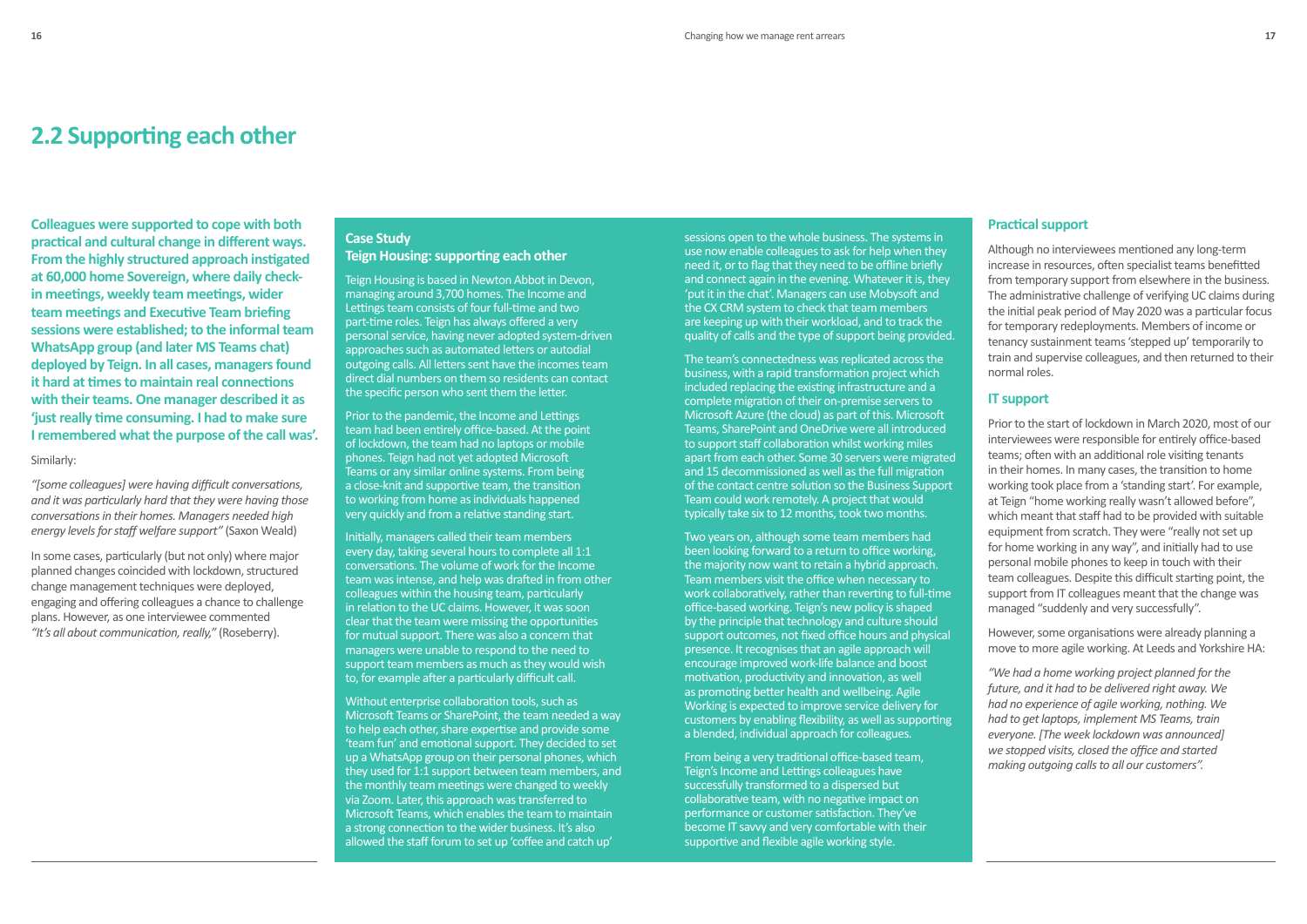And at Saxon Weald: *"Most people had laptops already because we were moving towards agile working to get ready for an office refurbishment. So it was about speeding things up."*

And for some, the capacity for home working was already in place. At Sovereign, as part of their business continuity work, a stress test had required all staff to work from home on a single day prior to lockdown. This provided confidence that all their business systems would be able to function in an emergency. And PA Housing explained how they had emulated The Guinness Partnership in moving to a more phone-based service, using video calls instead of home visits in most cases. The shift was completed shortly ahead of lockdown: "Perfect timing for the pandemic, as we'd already made the change".

**Beyond simply enabling colleagues to work and deliver services, technology has been used by our study participants as a tool for analysis, and monitoring and support. However, it's also created some barriers and, in some cases, is seen as presenting risks.**

### **3. The role of technology**

#### **Case Study Stockport Homes: targeting support**

Stockport Homes is an Arm's Length Management Organisation (ALMO) and a Registered Housing Provider in its own right. In total, it manages over 12,000 homes, with more than 95% of those belonging to Stockport Council.

At the beginning of lockdown, the team was able to trial a 'Block Recovery Team'. The annual strategic analysis of arrears had identified that customers in multi-storey blocks were more likely to accrue rent arrears, claim UC and be subject to legal action. This was a consistent pattern over ten years, and was independent of other factors, such as age group.

The Block Recovery Team members each manage fewer tenancies than teams in other areas. The trial also involved targeting of money advice, and a focus on working with people's individual circumstances. There's more emphasis on digital communication, including WhatsApp and webchat, with WhatsApp being particularly successful around engaging younger customers and supporting customers remotely with their online UC claim. In the early stages of the first national lockdown, they implemented new technology that would allow e-signatures to be obtained from customers by SMS. This allows customers to remotely provide authority for Stockport Homes' Money Advisors to discuss the customer's benefit claim with relevant agencies.

Often in multi-storey blocks, multiple Stockport Homes teams had been involved with the same household. A more collaborative approach to case management was developed, known as Vision 2020. Colleagues from across the wider housing teams meet up to discuss and agree a shared approach in the more complex cases. There have always been stages when other teams get involved, but this approach is earlier and more focused.

Ordinarily, income management teams often measure performance in terms of progress through 'stages' of an arrears procedure, or through the percentage of rent arrears. Neither of these was appropriate in the context of Covid-related restrictions, as procedures were largely suspended and there was no expectation that patterns of rent arrears would be comparable to previous years. In the absence of these normal outcome comparisons, several positive case studies have been identified by the team to demonstrate the success of the project which is now due to be rolled out across all multi-story blocks.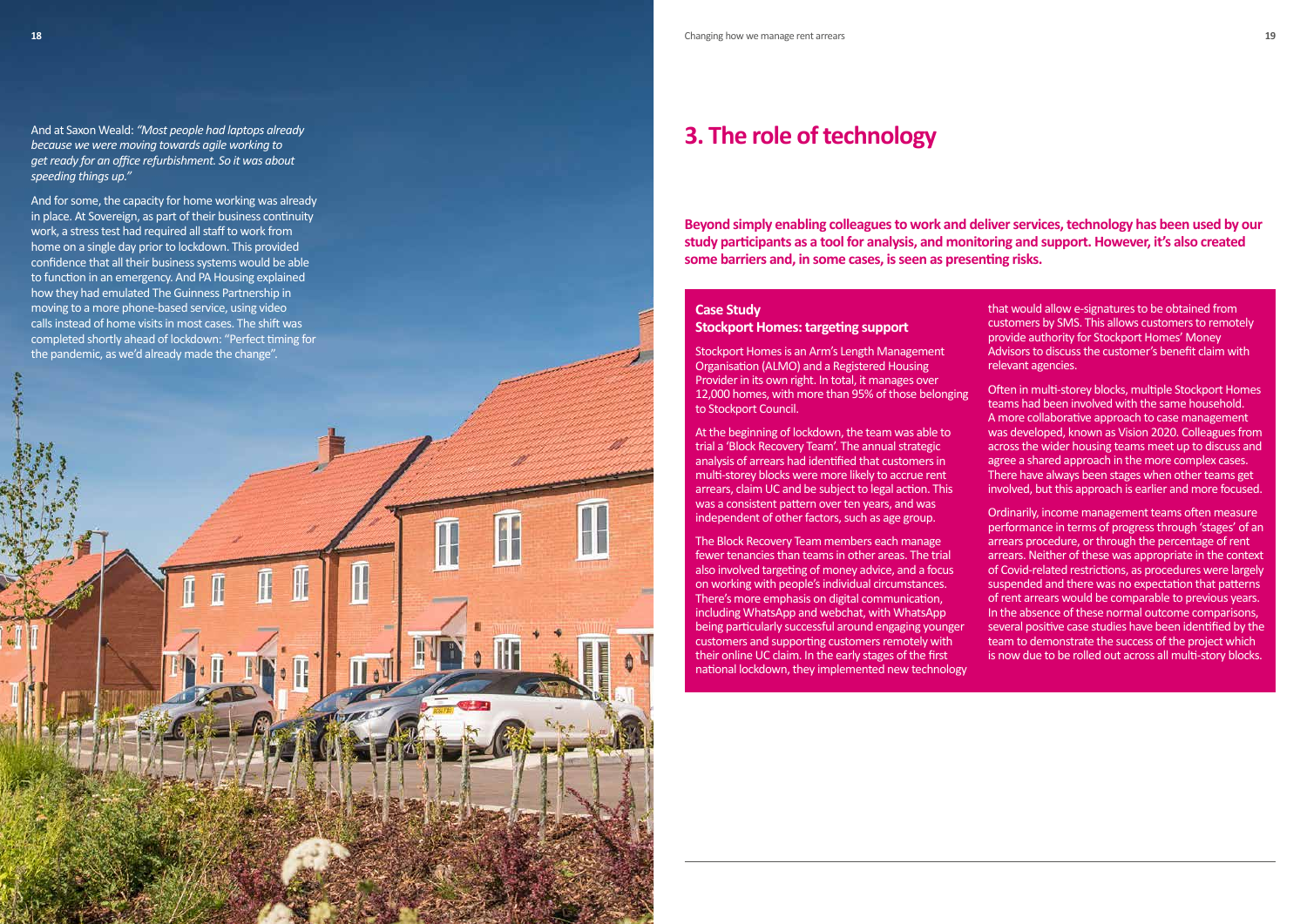#### **Example Stockport Homes case study: Mrs C**

Arrears high point of £1,354.66 on 21/2/21. Current rent balance: £63.59 in credit

This was a difficult arrears case. The tenant has experienced domestic violence, is alcohol dependant and doesn't like to deal with males as a result of the domestic violence. She was under-occupying, not paying her rent and wanting to move. We have a Suspended Possession Order in place and historically she would have been facing eviction due to the level of arrears and lack of payment and engagement.

Engagement was sporadic, trust in SHG low and each time we spoke to her more issues came up, such as her freezer and hob not working, and her sleeping on a mattress on the floor. As a result of the joined-up working practices used in Vision 2020, Rents, Money Advice, Block Support and Neighbourhood Housing Officer working collaboratively resulted in the customer engaging with us and support to resolve her issues being put in place.

This was expanded into the Resident Resilience project, in which teams right across the business made over 80,000 calls toa range of tenants, those in danger of isolation and those struggling financially and at risk of losing their job or income. The scheme evolved to respond to external events, such as the end of furlough support, that could present a risk to

Both Leeds and Yorkshire and Optivo housing associations used analysis from their income management systems to identify customers that might need additional support. For Leeds and Yorkshire, the data is combined with

Experian data to identify customers with wider debts or a poor credit record, who might struggle with a small drop in income. After successful use for pandemic support, this is now used to target pre-tenancy support.

#### **Case Study Optivo: insight and automation**

Optivo own and manage 45,000 homes in London, the South East and the Midlands. Their Income team includes 40 front-line staff, supported by team leaders, managers and separate teams for financial inclusion and tenancy sustainment. Their aim is to achieve a good balance between income collection and sustaining tenancies.

Even before the start of the pandemic the Income team were already using technology throughout their service, meaning they were able to move quickly to home working. Faced with an 80% increase in inbound calls, they used the insight from their in-house risk profiling tool, combined with arrears intelligence software to target welfare calls on residents that could be in danger of struggling with rent payments.

residents, and was renamed as the 'We Can' campaign. The campaign was supported by a dedicated website landing page, both 'organic' and paid social media, video, targeted email and SMS messaging. Referrals for Financial Inclusion support increased by 108%.

Before lockdown, Optivo had implemented a 'robot', to help with benefit claims. The robot can provide DWP with the evidence required for UC rent verification; implementing Housing Benefit (HB) uprating, and distributing HB notifications or queries to relevant colleagues. The robot saves 600 hours of staff time a year on UC claims, and  $5 - 6$ hours a week on HB letters. During the pandemic, there was a significant increase in first time benefit claimants, and UC claimants increased by over 1,800, with all claims requiring landlord rent verification. Optivo is planning to use the robot to complete April's rent increase verifications.

Despite the challenges of the pandemic, by the end of March 2021, rent arrears were at an alltime low. Court costs and court appearances were also significantly reduced. However, one unforeseen impact is that the small number of tenants that now go through the eviction process leave very high levels of debt behind them.

The Block Support Officer supported the tenant with obtaining bank statements and getting these to Rents, acting as a trusted go-between and minimising the need for her to deal with her male Housing Officer, who could remain in the loop though the Vision 2020 meetings. Rents were able to liaise with Money Advice in relation to the customer's circumstances to enable a DHP award to be made with less evidence (bank statements) than would normally be required due to a greater understanding of the background to the case. An under-occupancy exemption was obtained by Money Advice going forward due to the evidence gathered by Rents and Block Support in relation to night-time care needs, and this makes the tenancy more affordable and sustainable for the customer on-going. Her rent is now paid by Housing Benefit and her water through direct payments. With the under-occupancy exemption she now no longer has to worry about bedroom tax. Her clear rent account means that she is able to do a mutual exchange, something she had indicated she hoped to do. She is accessing support and was also referred to our Energy Advice Team.

> Using the same, fairly simple, techniques they'd used for monitoring the impact of UC, Magenta 'tagged' people that were affected by Covid. This enabled them to report the arrears for these tenants separately on a weekly basis and provided confidence that they were "on a similar trajectory to 'normal' arrears". They also learned that, in realty, there was lots of overlap between UC claims and Covid impact.

> For PA Housing, the experience of technology has been mixed. On the one hand helpful

> *about rents – like a mini call centre – and we just didn't have the technology to send [frontline staff] home [at first]"* (PA Housing).

Similarly, Stockport Homes' Income team were temporarily prevented from taking telephone payments from customers at the start of lockdown, as it was impossible to be sure that conversations were confidential.

*"AI is helping to target communication – like identifying the times of day that people more likely to respond."*  and at the same time creating difficulties: *"Within Income, we have a hub option if your call is "We have automated some outbound contact where we are able to guarantee that contact is required. For example, where a customer's direct debit payment has failed, or their water consumption has increased quickly…There are clearly some benefits [such as freeing up staff time to support more vulnerable customers], but I'm concerned that unnecessary calls could undermine future contact. People might think we're making spam calls and stop taking us seriously."*

Stockport Homes also experienced technology as a risk.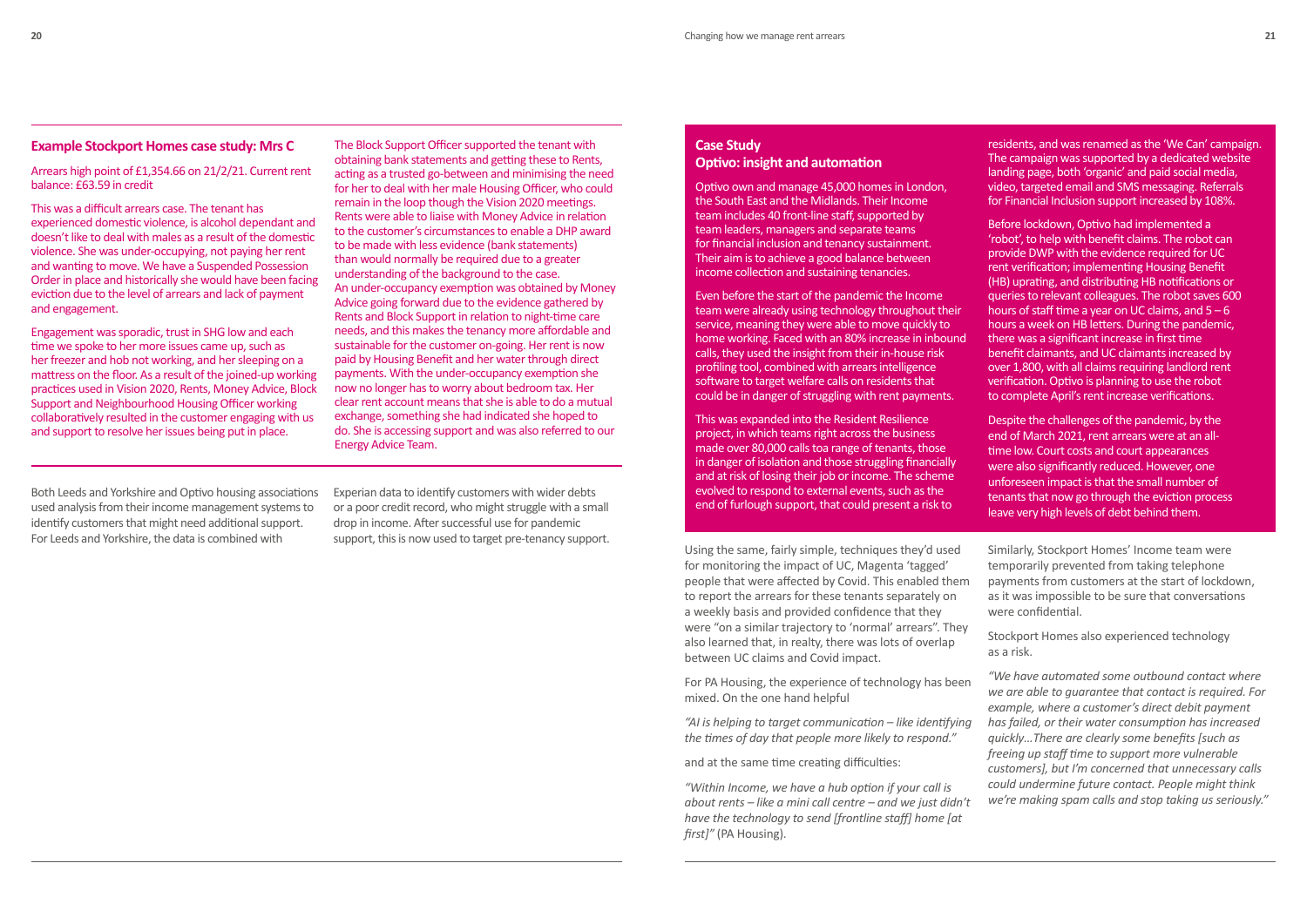#### **Income management**

Overall, respondents were positive about the impact of the pandemic and the demands of lockdown; both in terms of the change in their processes and the effect of those changes on their tenants. Those that have made significant changes in their approach to income management have also had to reconsider how they monitor performance, focusing on outcomes, rather than on delivering process-related outputs:

*"Both current and former tenant arrears were dropping year on year before Covid. But it's been dropping more quickly during covid from 2.5% to under 1%. We can see that the approach has generated more income and there's also been less turnover of tenants, and higher satisfaction levels for new tenants."* (Leeds and Yorkshire HA)

*"We're below our 100% target, but it was an ambitious target. We're expecting to be at 99.8% by year end."* (Magenta)

*"[We were aiming for arrears to be less bad than was feared.] In the event, neighbouring housing associations had arrears increased by £1m, but ours have actually improved against target. At 26 December, we were on 1.59% against a target of 2.99%."* (Gloucester City Homes)

*"Performance is now all about trends. We don't keep track of [the level of debt at which notices are served] anymore. We still keep track of evictions though because obviously that's something we want to minimise."* (Sovereign)

The approach to reporting rent arrears varied, with some respondents focusing on the percentage of rent arrears due from current tenants, others favouring the percentage of rent collected, and a small number

preferring to report the cash value of rent arrears. It's also important to remember that the impact of HB and UC varies between landlords, depending on payment cycles and the proportion of legacy benefit claimants. Looking at trends though, it's clear that most of our organisations ended 2021 with better arrears performance than the previous year. Two-thirds of those reporting an arrears percentage had reduced the rent debt; while a slightly lower proportion (62%) had increased the percentage of rent collected.

#### **Unexpected outcomes for colleagues**

Although the pandemic had involved some tough times for all the teams involved, many were able to point to positive outcomes for colleagues.

Importantly, the culture change driven by the removal of enforcement tools brought benefits in terms of job satisfaction:

*"Income colleagues love the more supportive approach because they like to be able to offer solutions. They've become good at spotting opportunities – people that are missing out on benefits or PIP for example."* (PA housing)

*"Staff have greater job satisfaction now. They're more empowered and less process driven."* (Sovereign)

*"My [previously process-driven] team came to love the more human side of it. They built relationships with people who had previously avoided them. And with people that had never struggled before there was an opportunity for new relationships. They were having much more positive conversations. They were surprised and also very motivated by it. Compared to hitting your targets for enforcement actions, it's a much more positive sense of achievement."* (Gloucester City Homes)

## **4. Impact of change and unexpected outcomes**

#### **Unexpected outcomes for landlords**

The increased insight into tenants' lives, the shared experience of financial vulnerability, and the greater empathy that some colleagues were able to access as a result of pandemic experiences stand out from many interviewees' accounts. Whilst the organisational benefit of these unexpected outcomes is hard to quantify, other benefits were easier to pin down.

Despite fearing increased costs and increased rent arrears, the experience of lockdown working has delivered some tangible operational benefits: For example, one housing association was able to point to a huge reduction of over 90% in legal costs. As another noted, "This means there's been more legal budget available to deal with cases of ASB, and there's been less need to stretch the budget".

As would be expected, all interviewees had experienced a reduction in evictions, with significant cost benefits as well as the obvious social benefits. For whg, the reduction from around 60 annual evictions to single figure represents accelerated delivery of a pre-pandemic commitment. And another respondent, considering the prospect of a steep annual rent increase said, "I can't see more evictions coming, just more debt," (Saxon Weald). However, some respondents were concerned about whether the current very low levels of eviction, alongside high levels of individual debt, are really sustainable. Small numbers of evictions are now working their way through the system, but it remains to be seen whether numbers will increase to pre-pandemic levels as court backlogs clear.

However, perhaps the most important unplanned outcome of changes in response to the pandemic has been the improved relationship between landlords and tenants:

*"There's generally a sense that people are responding to us differently. It takes a while because we're an authority figure. But people appreciate our support role on UC, and will come to us if they're having difficulties."* (South Lakes)

*"What's nice is that people have got back in touch to let us know that they've managed to get back into work."* (Gloucester City Homes)

*"The shift to being phone-based has actually worked well for building trust [although this was pre-pandemic], and satisfaction levels are high. People were very grateful that we were there for them."* (Guinness)

*"Residents are confident that they'll get a supportive response when they call in, which is a great place to be."*  (Optivo)

*"Very positive. It's really changed to a much more trusting relationship."* (whg)

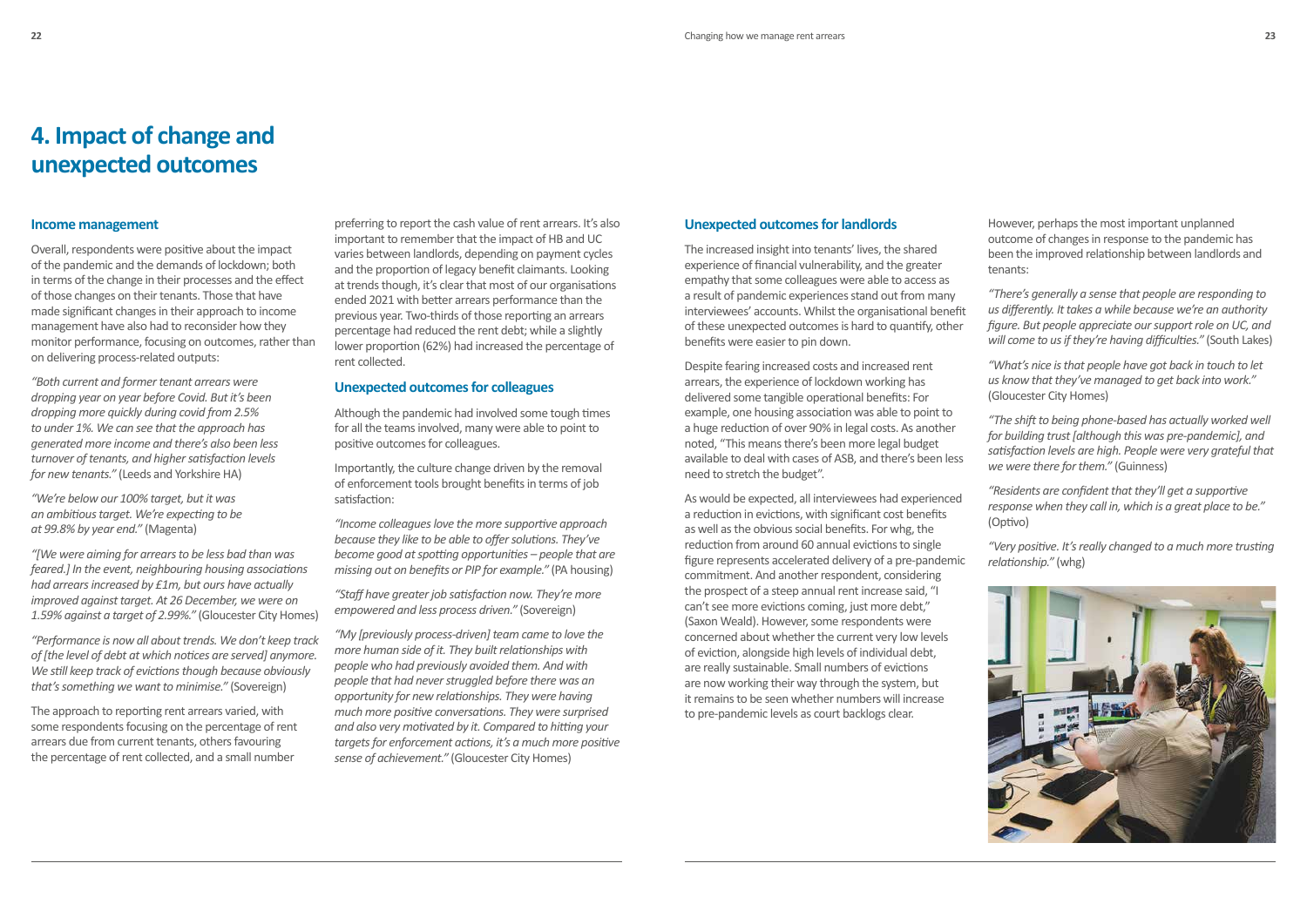## **01**

#### **Change can be faster than thought:** The

social housing sector is sometimes thought of as being slow to adapt. However, the speed with which Income teams have adapted to new ways of working, new procedures and changes in culture shows how adaptable and resilient the sector can be.

## **02**

#### **Enforced change creates opportunities to do things differently:**  Change is often associated with risk, and consistency can provide a degree of reassurance.

The early months of pandemic exposed all of us to an unknown degree of risk and created some very specific business risks in relation to income management. For practical and legal reasons, change was clearly unavoidable, and the associated risks looked very different in the context of the pandemic. The impacts outlined above have shown that the risks taken by our interviewees have paid off.

**03**

### **Most people respond well to flexibility**

**and trust:** Both as employers and as landlords, it seems that the experience of being forced to operate with a greater degree of trust, outside of established processes, has been positive. Overwhelmingly, colleagues have been hard-working and supportive, and tenants have shown their commitment to maintaining a clear rent account.

## **04**

**A supportive approach can be just as effective as enforcement, if not more so:**  Whether success in

income management is measured by low amounts of arrears or high collection rates, most participants improved their income management performance through the very difficult year of 2020-21. While there will always be some cases requiring enforcement action, these performance results suggest that these really are the exception.

## **05**

**Eviction for rent arrears should never be seen as a success:** The reliance on escalating procedures, both for enforcement and as a way of monitoring productivity, can lead colleagues to regard eviction as the successful conclusion of a lengthy process. In reality, it is expensive in terms of staff time, legal costs, rent loss and void costs, as well as the potentially catastrophic human costs. The participants in this research have shown that alternative approaches can be equally successful in terms of income management, and far more successful in terms of financial and social outcomes. Changes in practice due to the health crisis has refocused housing associations on the need to undertake possession action and whether rent arrears or other issues can be resolved in a different way. Housing associations have continued their commitment to not evict anyone with rent arrears related to the coronavirus pandemic where the tenant is engaging on a manageable way forward.

## **06**

**Person-centred services enable deeper job satisfaction:** Increasing job satisfaction was not a driver for any of the changes described in this report. But many participants have referred to colleagues being able to 'unlock' empathy and sometimes surprise themselves by making connections with tenants and collaborating to plan and achieve solutions that enable tenants to keep afloat. This gave them greater job satisfaction.

## **07**

#### **Technology is the future:**

While it's not without its difficulties and risks, it's clear that technology can be harnessed to improve our working lives and enhance the services we provide to our tenants. Rather than 'dehumanising' our approach, it can enable flexibility, bolster trust and help target empathetic, personalised relationships between tenants and landlords where they're most needed.

### **5. Lessons for the future**

**The aim of this research project was to investigate and understand the experience of delivering income management services during the pandemic. In doing so, we've identified some clear common threads and lessons for the future:**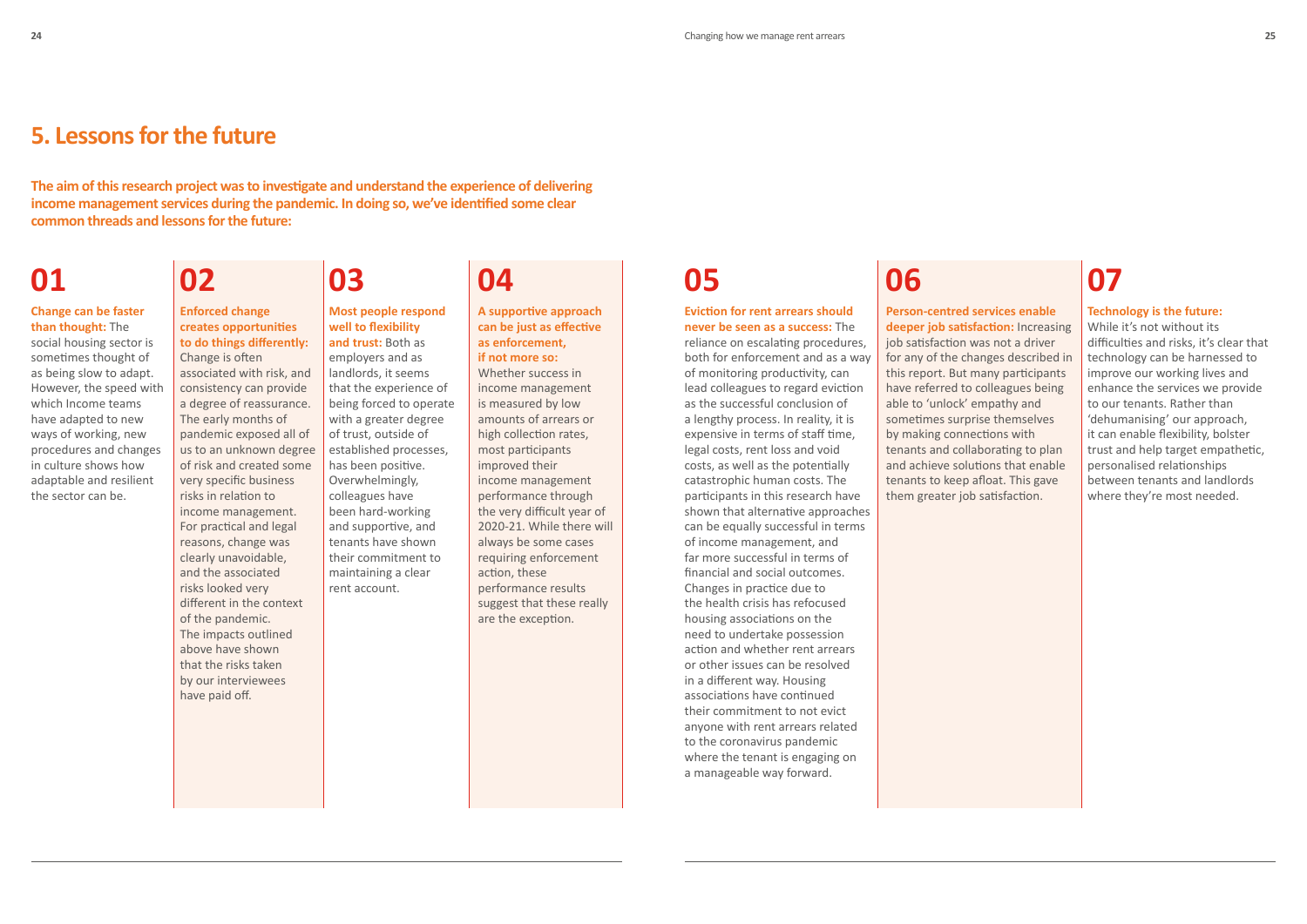## **Appendix 1**

**Timetable of the restrictions on serving notice, taking court action and enforcing evictions.** 

| <b>Date</b> | <b>Notice periods</b>                                                                           | <b>Possession</b><br>proceedings                                                                    | <b>Evictions</b>                                                                                                                                                                                                                                         |
|-------------|-------------------------------------------------------------------------------------------------|-----------------------------------------------------------------------------------------------------|----------------------------------------------------------------------------------------------------------------------------------------------------------------------------------------------------------------------------------------------------------|
| 26/3/20     | <b>Extended</b> (three<br>months') notice<br>periods required to<br>30/9/20                     |                                                                                                     |                                                                                                                                                                                                                                                          |
| 27/3/20     |                                                                                                 | Possession<br>proceedings 'stayed'<br>(until 25/6/20,<br>then 23/8/20,<br>then20/9/20) <sup>5</sup> |                                                                                                                                                                                                                                                          |
| 29/8/20     | Extended (six months')<br>notice period required<br>to 31/3/21) (less for<br>arrears >6 months) |                                                                                                     |                                                                                                                                                                                                                                                          |
| 10/9/20     |                                                                                                 |                                                                                                     | Housing Minister announced that bailiffs will not<br>enforce possession orders where local lockdowns<br>in force, or 'over Christmas'                                                                                                                    |
| 21/9/20     |                                                                                                 | Possession<br>proceedings can<br>restart, prioritising the<br>most oldest and most<br>serious cases |                                                                                                                                                                                                                                                          |
| 21/10/20    |                                                                                                 |                                                                                                     | Lord Chancellor requests that bailiffs not enforce<br>evictions where local alert levels high or very high,<br>or between 11/12/20 and 11/1/21                                                                                                           |
| 5/11/20     |                                                                                                 |                                                                                                     | Evictions stayed from 17/11/20 to 11/1/21, except<br>if arrears were over 9 months at the time the<br>warrant was applied for (not counting anything<br>accrued since 23/3/20), or if eviction was for ASB<br>or other fraudulent or criminal activities |
| 8/1/21      |                                                                                                 |                                                                                                     | Eviction 'ban' extended to 21/2/21                                                                                                                                                                                                                       |

| <b>Evictions</b>                                                                                                    |
|---------------------------------------------------------------------------------------------------------------------|
| Evictions for rent arrears can go ahead if arrears<br>were over 6 months at the time the warrant was<br>applied for |
| Eviction 'ban' extended 10 31/3/21                                                                                  |
| Eviction 'ban' extended to 31/5/21                                                                                  |
|                                                                                                                     |
| Eviction 'ban' is lifted                                                                                            |
|                                                                                                                     |
|                                                                                                                     |
|                                                                                                                     |
|                                                                                                                     |
|                                                                                                                     |

| <b>Date</b> | <b>Notice periods</b>                                                                                 | <b>Possession</b><br>proceedings                                  | <b>Evictions</b>                                                                                                    |
|-------------|-------------------------------------------------------------------------------------------------------|-------------------------------------------------------------------|---------------------------------------------------------------------------------------------------------------------|
| 11/1/21     |                                                                                                       |                                                                   | Evictions for rent arrears can go ahead if arrears<br>were over 6 months at the time the warrant was<br>applied for |
| 14/2/21     |                                                                                                       |                                                                   | Eviction 'ban' extended 10 31/3/21                                                                                  |
| 10/3/21     | Extended (six months')<br>notice period<br>extended to 31/5/21                                        |                                                                   | Eviction 'ban' extended to 31/5/21                                                                                  |
| 12/5/21     | More changes<br>made by Statutory<br>Instrument                                                       |                                                                   |                                                                                                                     |
| 31/5/21     | <b>Extended notice</b><br>period extended to<br>30/9/21                                               |                                                                   | Eviction 'ban' is lifted                                                                                            |
| 1/6/21      | <b>Extended notice</b><br>period reduced to 4<br>months (but only 4<br>weeks if arrears >4<br>months) |                                                                   |                                                                                                                     |
| 1/8/21      | <b>Extended notice</b><br>period reduced to 2<br>months                                               |                                                                   |                                                                                                                     |
| 30/9/21     | <b>Extended notice</b><br>period requirement<br>extended to 25/3/22                                   |                                                                   |                                                                                                                     |
| 1/11/21     |                                                                                                       | Possession<br>proceedings revert<br>to pre-pandemic<br>priorities |                                                                                                                     |
| 25/3/22     | <b>Extended notice</b><br>periods requirement<br>ends                                                 |                                                                   |                                                                                                                     |